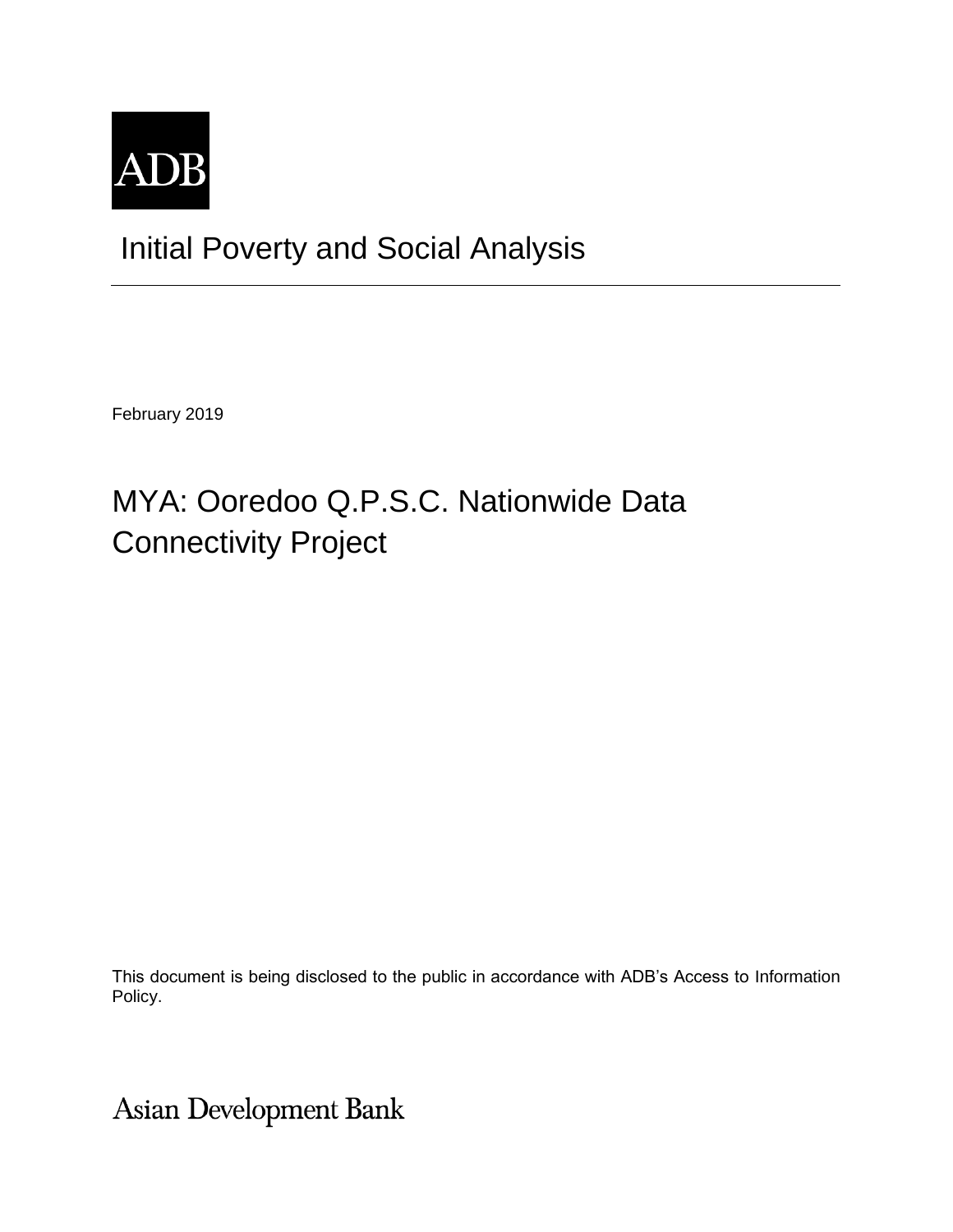#### **CURRENCY EQUIVALENTS**

(as of 11 December 2018)

| Currency unit | $\overline{\phantom{0}}$ | Qatari riyal (QAR) |
|---------------|--------------------------|--------------------|
| QAR 1.00      | $=$                      | \$0.275            |
| \$1.00        | $=$                      | QAR3.64            |

#### **ABBREVIATIONS**

| ADB         | $-$                      | Asian Development Bank                     |
|-------------|--------------------------|--------------------------------------------|
| <b>ESMS</b> | $\overline{\phantom{0}}$ | Environmental and social management system |
| GAP         | $-$                      | Gender action plan                         |
| <b>ICT</b>  | $\sim$                   | Information and communication technology   |

#### **NOTES**

- (i) The fiscal year (FY) of Ooredoo Q.P.S.C. ends on 31 December
- (ii) In this report, "\$" refers to United States dollars.

In preparing any country program or strategy, financing any project, or by making any designation of or reference to a particular territory or geographic area in this document, the Asian Development Bank does not intend to make any judgments as to the legal or other status of any territory or area.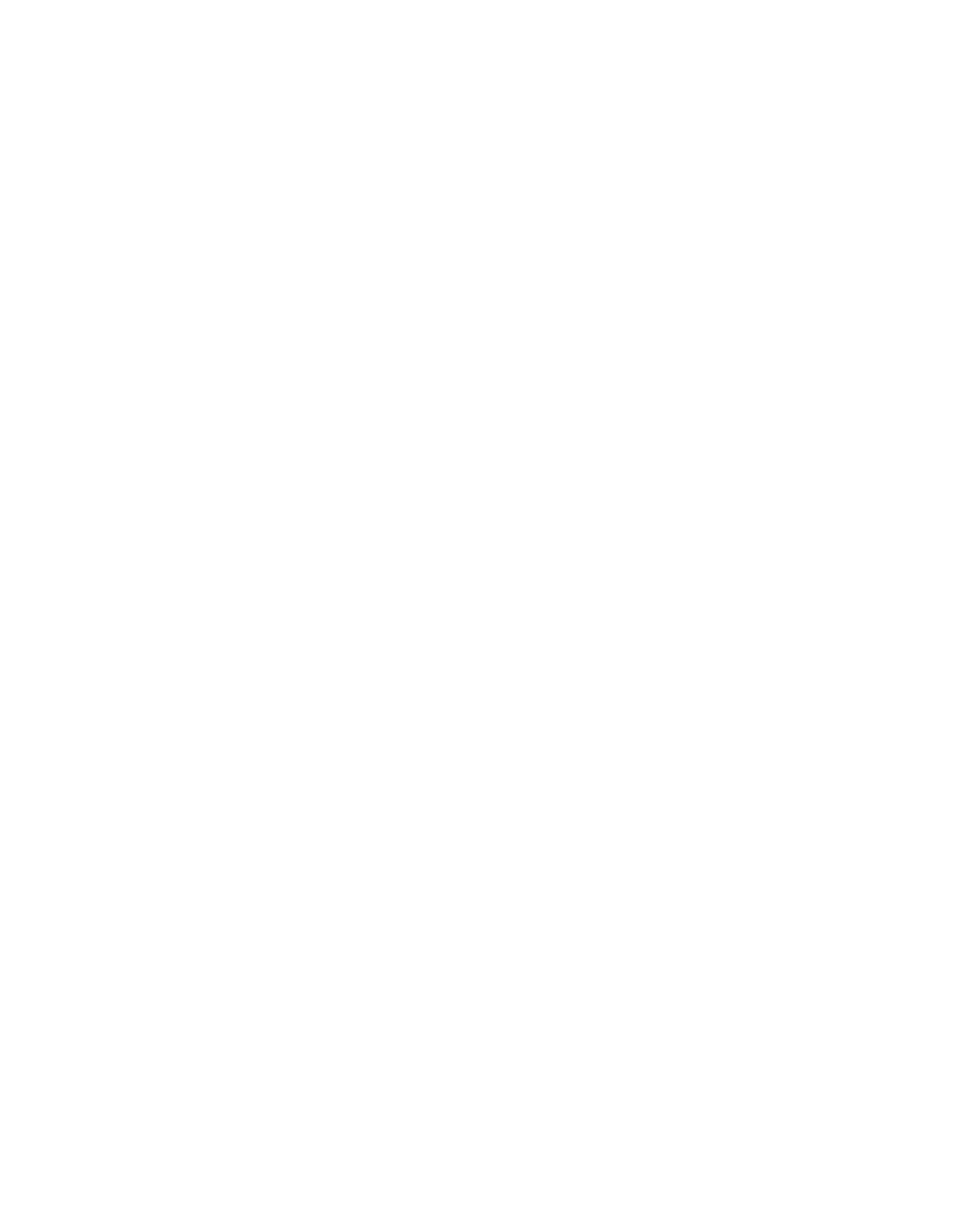### **INITIAL POVERTY AND SOCIAL ANALYSIS**

| Country:                               | Myanmar                                                                                | Project Title:                | Proposed Loan Ooredoo Q.P.S.C.<br>Nationwide Data Connectivity Project                                                                                                                                                                                                                                                                                                                                                                                                                                                                                                                                                                                                                                                                                                                                                                                                                                                                                                                                                                                                                                                                                                                                                                                                                                                                                                                                                                                                                                                                                    |
|----------------------------------------|----------------------------------------------------------------------------------------|-------------------------------|-----------------------------------------------------------------------------------------------------------------------------------------------------------------------------------------------------------------------------------------------------------------------------------------------------------------------------------------------------------------------------------------------------------------------------------------------------------------------------------------------------------------------------------------------------------------------------------------------------------------------------------------------------------------------------------------------------------------------------------------------------------------------------------------------------------------------------------------------------------------------------------------------------------------------------------------------------------------------------------------------------------------------------------------------------------------------------------------------------------------------------------------------------------------------------------------------------------------------------------------------------------------------------------------------------------------------------------------------------------------------------------------------------------------------------------------------------------------------------------------------------------------------------------------------------------|
| Lending/Financing<br>Modality:         | General corporate finance                                                              | Department/<br>Division:      | Private Sector Operations Department/<br>Infrastructure Finance Division 2                                                                                                                                                                                                                                                                                                                                                                                                                                                                                                                                                                                                                                                                                                                                                                                                                                                                                                                                                                                                                                                                                                                                                                                                                                                                                                                                                                                                                                                                                |
|                                        | POVERTY IMPACT AND SOCIAL DIMENSIONS<br>L                                              |                               |                                                                                                                                                                                                                                                                                                                                                                                                                                                                                                                                                                                                                                                                                                                                                                                                                                                                                                                                                                                                                                                                                                                                                                                                                                                                                                                                                                                                                                                                                                                                                           |
|                                        | A. Links to the National Poverty Reduction Strategy and Country Partnership Strategy   |                               |                                                                                                                                                                                                                                                                                                                                                                                                                                                                                                                                                                                                                                                                                                                                                                                                                                                                                                                                                                                                                                                                                                                                                                                                                                                                                                                                                                                                                                                                                                                                                           |
| licenses.                              | mobilization of private sector resources for innovation and job creation. <sup>b</sup> |                               | The proposed project is responsive to Asian Development Bank's (ADB's) country partnership strategy for Myanmar,<br>which includes improving access and connectivity to address critical infrastructure needs, connect rural and urban<br>areas and markets, and link Myanmar's businesses with its neighbors and the global marketplace. <sup>a</sup> It is also aligned<br>with ADB's Strategy 2030, which highlights the operational priorities in accelerating progress in gender equality and<br>the need for private sector participation in infrastructure projects in new communication technologies and the<br>Ooredoo Myanmar will access ADB's assistance to expand its fourth-generation (4G) network coverage, upgrade<br>telecommunications equipment for existing sites, expand fiber cable network, and acquire additional spectrums and                                                                                                                                                                                                                                                                                                                                                                                                                                                                                                                                                                                                                                                                                                  |
| <b>B.</b> Poverty Targeting            |                                                                                        |                               |                                                                                                                                                                                                                                                                                                                                                                                                                                                                                                                                                                                                                                                                                                                                                                                                                                                                                                                                                                                                                                                                                                                                                                                                                                                                                                                                                                                                                                                                                                                                                           |
| $etc.$ )<br>among others. <sup>c</sup> |                                                                                        |                               | [TI-G] Scheral intervention intervidual or household (TI-H) Corporaphic (TI-G) Distrincione MDGs (TI-M1, M2,<br>Increasing access to quality yet affordable telecommunications services and developing the required ICT<br>infrastructure will facilitate inclusive growth and poverty reduction. ICT is useful to help businesses become part of<br>the formal market economy, help increase revenues and profits by providing better price information, provide access<br>to loans and microcredit through online banking, and reduce transaction costs by using mobile payment systems,                                                                                                                                                                                                                                                                                                                                                                                                                                                                                                                                                                                                                                                                                                                                                                                                                                                                                                                                                                |
| <b>C.</b> Poverty and Social Analysis  |                                                                                        |                               |                                                                                                                                                                                                                                                                                                                                                                                                                                                                                                                                                                                                                                                                                                                                                                                                                                                                                                                                                                                                                                                                                                                                                                                                                                                                                                                                                                                                                                                                                                                                                           |
|                                        | women in the telecommunications sector.                                                |                               | 1. Key issues and potential beneficiaries. Since the adoption of the Telecommunications Law in 2013, Myanmar's<br>information and communication technology (ICT) landscape has been transformed and mobile connectivity has<br>increased significantly. Although Myanmar is progressing in developing its telecommunications sector, developing<br>the country's connectivity remains a challenge to be on a par with the rest of the world in terms of providing advanced<br>mobile broadband services. The International Telecommunication Union (ITU) 2016 data show that 93 out of every<br>100 inhabitants in Myanmar have mobile cellular subscriptions, and 55 out of every 100 inhabitants are active mobile<br>broadband subscribers. However, only 9.2% of the population have access to 4G technology, compared with an<br>average of 73.6% in the Asia and the Pacific region and 66.5% globally. A digital divide still exists between rural and<br>urban areas, where urban residents are more likely to be online than rural dwellers. In almost 4 years of existence,<br>Ooredoo Myanmar has garnered almost 17.5% of customer market share as of first quarter of 2018. Ooredoo<br>Myanmar constantly aims to address digital divides between urban and rural areas and it will continuously expand<br>its operations to capture the underserved rural areas. Ooredoo Myanmar also continues to engage in addressing<br>the digital gender divide through the implementation of various programs that contribute to greater inclusion of |
| bills payments, and e-commerce.        |                                                                                        |                               | 2. Impact channels and expected systemic changes. The proposed ADB assistance will support Ooredoo Myanmar<br>in bringing quality and affordable telecommunications services to the people of Myanmar, and will generate<br>socioeconomic benefits through employment generation and improvement in livelihood and business activities<br>through (i) the use of ICT; (ii) the provision of job opportunities to the men and women of Myanmar as Ooredoo<br>Myanmar strengthens its operations, including increased job opportunities for rural men and women through<br>engagement as retail distributors and point of sales agents; and (iii) ease of doing business through the expansion<br>of Ooredoo Myanmar's mobile financial services known as M-Pitesan, which offer money transfers, airtime top-ups,                                                                                                                                                                                                                                                                                                                                                                                                                                                                                                                                                                                                                                                                                                                                          |
|                                        |                                                                                        |                               | 3. Focus of (and resources allocated in) the transaction TA or due diligence. Considering the ongoing assistance of<br>ADB with Ooredoo Myanmar, the due diligence will focus on the implementation of environmental and social<br>management systems (ESMS), its compliance with the requirements of ADB Safeguard Policy Statement, and the<br>implementation of the gender action plan (GAP) designed to narrow down gender divide in Myanmar.                                                                                                                                                                                                                                                                                                                                                                                                                                                                                                                                                                                                                                                                                                                                                                                                                                                                                                                                                                                                                                                                                                         |
|                                        | Ш.                                                                                     | <b>GENDER AND DEVELOPMENT</b> |                                                                                                                                                                                                                                                                                                                                                                                                                                                                                                                                                                                                                                                                                                                                                                                                                                                                                                                                                                                                                                                                                                                                                                                                                                                                                                                                                                                                                                                                                                                                                           |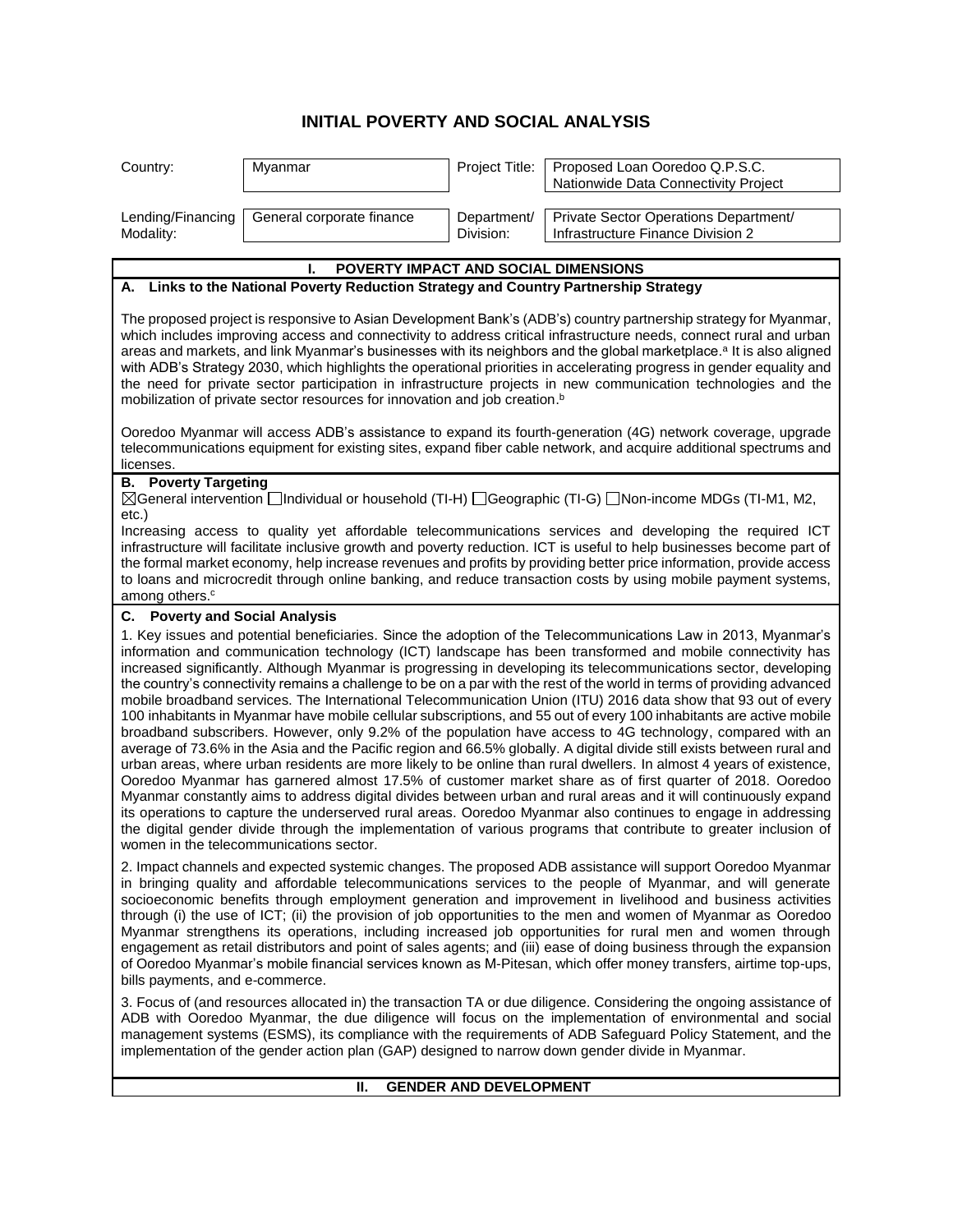1. What are the key gender issues in the sector and/or subsector that are likely to be relevant to this project or program? Women lag behind men in terms of digital connectivity. The continuous presence of a gender imbalance in access to the internet and other ICTs is associated with fewer number of years in education and lower levels of income of women. This situation is a growing concern in the international community and led to the inclusion of an explicit commitment to enhance the use of ICTs to promote women's empowerment, as part of the targets to be achieved in the United Nations Sustainable Development Goals.<sup>d</sup> The low awareness of the mobile internet and a lack of local content are issues that affect the entire Myanmar population. Focus group studies with men and women living in both urban and rural areas highlighted a gender gap in ownership and use of mobile technology. Research commissioned by Ooredoo showed that women in both urban and rural areas were dissatisfied with the quality and amount of health information available to them. Similar constraints exist in other sectors of agriculture, and banking, which significantly impact resource-poor women.

2. Does the proposed project or program have the potential to contribute to the promotion of gender equity and/or empowerment of women by providing women's access to and use of opportunities, services, resources, assets, and participation in decision making?  $\boxtimes$  Yes  $\Box$  No

Ooredoo Myanmar, since its inception in 2014, has implemented programs for greater inclusion of women within its company and for its customers. An evaluation of the gender measures committed in the GAP developed in 2015 will confirm Ooredoo Myanmar's accomplishment on the gender indicators and if it is on track to achieve the targets by the end of the GAP implementation period in 2020. With the proposed project, Ooredoo will explore further contribution to narrow down gender divide in Myanmar.

3. Could the proposed project have an adverse impact on women and/or girls or widen gender inequality?  $\Box$  Yes  $\boxtimes$  No

The project will not result to adverse impact but will rather contribute to provide opportunities for growth to women and/or girls by having access to data connectivity.

| 4. Indicate the intended gender mainstreaming category:<br>$\boxtimes$ GEN (gender equity)<br>$\Box$ EGM (effective gender mainstreaming)<br>SGE (some gender elements)<br>NGE (no gender elements)                                                                                                                                                                                                                                                                                                                    |
|------------------------------------------------------------------------------------------------------------------------------------------------------------------------------------------------------------------------------------------------------------------------------------------------------------------------------------------------------------------------------------------------------------------------------------------------------------------------------------------------------------------------|
| <b>PARTICIPATION AND EMPOWERMENT</b><br>Ш.                                                                                                                                                                                                                                                                                                                                                                                                                                                                             |
| 1. Who are the main stakeholders of the project, including beneficiaries and negatively affected people? Identify<br>how they will participate in the project design. The main stakeholders of Ooredoo Myanmar are the employees,<br>distributors, retail agents, and subscribers. The residents of communities near the towers and facilities that will be<br>built are considered as affected persons.                                                                                                               |
| 2. How can the project contribute (in a systemic way) to engaging and empowering stakeholders and beneficiaries,<br>particularly, the poor, vulnerable, and excluded groups? What issues in the project design require participation of<br>the poor and excluded? Ooredoo Myanmar's ESMS provides guidance and procedures for stakeholder and<br>community engagement. The stakeholder engagement procedures ensure that any concerns associated with the<br>operations are reported and addressed in a timely manner. |
| 3. What are the key, active, and relevant civil society organizations (CSOs) in the project area? What is the level<br>of civil society organization participation in the project design?<br>$\boxtimes$ (L) Information generation and sharing $\boxtimes$ (L) Consultation<br>Collaboration<br>Partnership                                                                                                                                                                                                           |
| 4. Are there issues during project design for which participation of the poor and excluded is important? What are<br>they and how should they be addressed? $\Box$ Yes<br>$\bowtie$ No                                                                                                                                                                                                                                                                                                                                 |

The ESMS also ensures conduct of meaningful consultations with relevant stakeholders. The project has no issues that will require participation of the poor and excluded.

| IV. SOCIAL SAFEGUARDS                                                   |  |
|-------------------------------------------------------------------------|--|
| A. Involuntary Resettlement Category $\Box A \Box B \boxtimes C \Box F$ |  |
|                                                                         |  |

1. Does the project have the potential to involve involuntary land acquisition resulting in physical and economic displacement?  $\Box$  Yes  $\Box$  No Development of new telecommunications infrastructure is anticipated to be insignificant since most of the telecommunications towers and other telecommunications facilities were already constructed and installed in most areas throughout the country. The need for additional towers will be minimal and will be taken up on a co-sharing basis with other telecommunications providers, and only in the absence of such opportunities will new towers be established, either by Ooredoo Myanmar or the tower companies. New telecommunications towers and other telecommunications facilities will be located either on leased private lands or within government lands that are leased to the borrower on a commercial basis, through negotiations. The expansion of the fiber cable network will be done within available rights-of-way and will not trigger land acquisition or involuntary resettlement impacts.